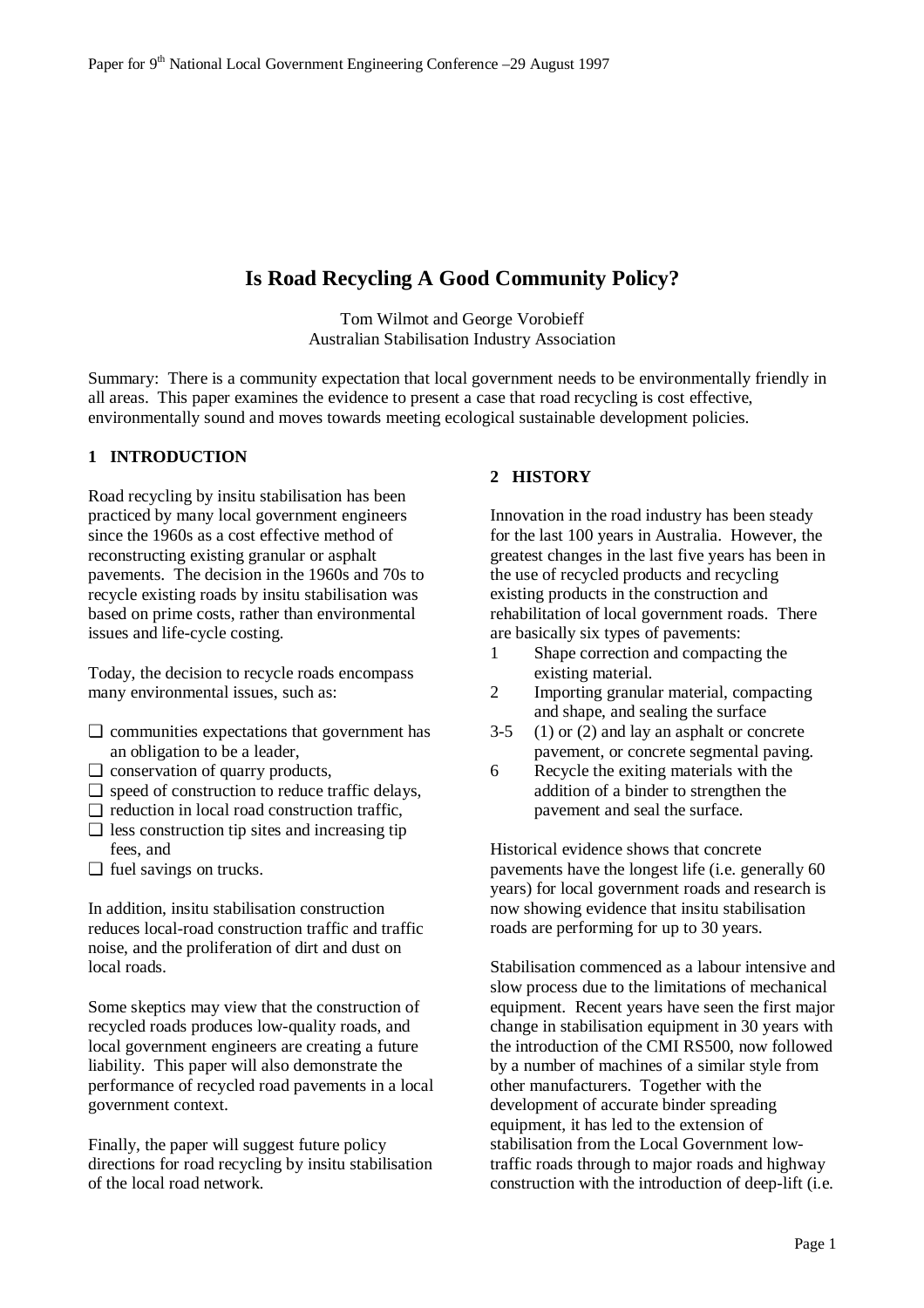depths to 400 mm of stabilisation in a single layer Ref.1).

Today, Australia is recognised as a world leader in stabilisation theory and application. Australian technology is being used in Europe and Asia to develop the use of stabilisation in those areas; in particular, our spreaders are the most accurate and advanced in the world. Australian experience has also assisted in the development of new equipment coming out of America.

Many local government engineers have practiced insitu stabilisation and various reports and papers have documented failures and successes. Fairfield City Council in NSW have carried out stabilisation of road pavements since the early 1970s. A great deal of the early work was shoulder stabilisation for wide residential streets with only the main section of the road sealed. This work was carried out in conjunction with curb and gutter construction in order to provide a full-width sealed roadway. This treatment allowed better drainage of the pavement and reduced the deterioration of the edge of the pavement leading to pot holes. In addition, it reduced dust and mud onto residential properties.

Nowadays, most insitu stabilisation is carried out on the full-width of the pavement. For this construction process cross blending areas of good material with the poorer material (i.e. in shoulders) is common. In some cases overlaying the existing pavement with granular material prior to stabilisation assists in improving the pavement strength. The imported material would generally be recycled material from a central recycling depot. In addition, in many cases up to 50 mm of subgrade may be incorporated in the stabilised pavement material.

## **3 MATERIALS**

## **3.1 General**

History will show that recycling was a transition zone from "something that had to be taught" to "part of the everyday living process". This section of the paper identifies the competing nature of raw materials and by-products from various manufacturing processes. It also highlights that building products from demolition sites are being successfully recycled.

## **3.2 Quarry Material**

Typically, pavement engineers of the 1980s would specify a compacted crushed rock subbase for local government streets. The crushed rock would be quarried and delivered to site in a truck. In some instances, the Council would stockpile this material well before its use in the pavement. However, limited funding for road maintenance, limited stockpile space in urban regions, and the rising costs of aggregates is creating a "re-think" on how local government engineers face these limitations along with increasing local traffic, rate payers insisting on value-for-money out of pavements and acknowledging the consequences on the environmental from using natural resources.

At the  $20<sup>th</sup>$  World Road Congress held in Montreal Canada in August 1995, the increasing use of aggregates in infrastructure was highlighted. For instance, in France from 1950 to 1981 the annual consumption of aggregates was multiplied by 7 with 350 million tonnes in 1985 (Ref.2). The production slowed down during the recession in the late 1980s and production increased to 390 million tonnes in 1991. Whilst France undertakes research to have a method to reduce the environmental affects of quarries, the Netherlands is keen to highlight that insitu stabilisation is a satisfactory solution to environmental responsibility (Ref.3).

## **3.3 Traditional Binders**

Lime and cement have been the fundamental binders for insitu stabilisation in local government road construction for at least 30 years. The use of lime and cement for road stabilisation represents about 5% and 3% of the annual Australian production respectively. These materials have been applied in numerous environmentally sensitive areas and no consequential damage has occurred.

In most road recycling projects about 50% of the cost of the construction is attributed to the cost of the binder material (excluding sealing or wearing course). This led to the gradual lowering of the cost of Type GP and GB cement binders, and the development of product specific binders, such as Stabilment. Therefore, many local government engineers have several binders to choose to meet stiffness and working time requirements, and still maintain relative levels of pavement performance. The cement industry is responsive to the needs of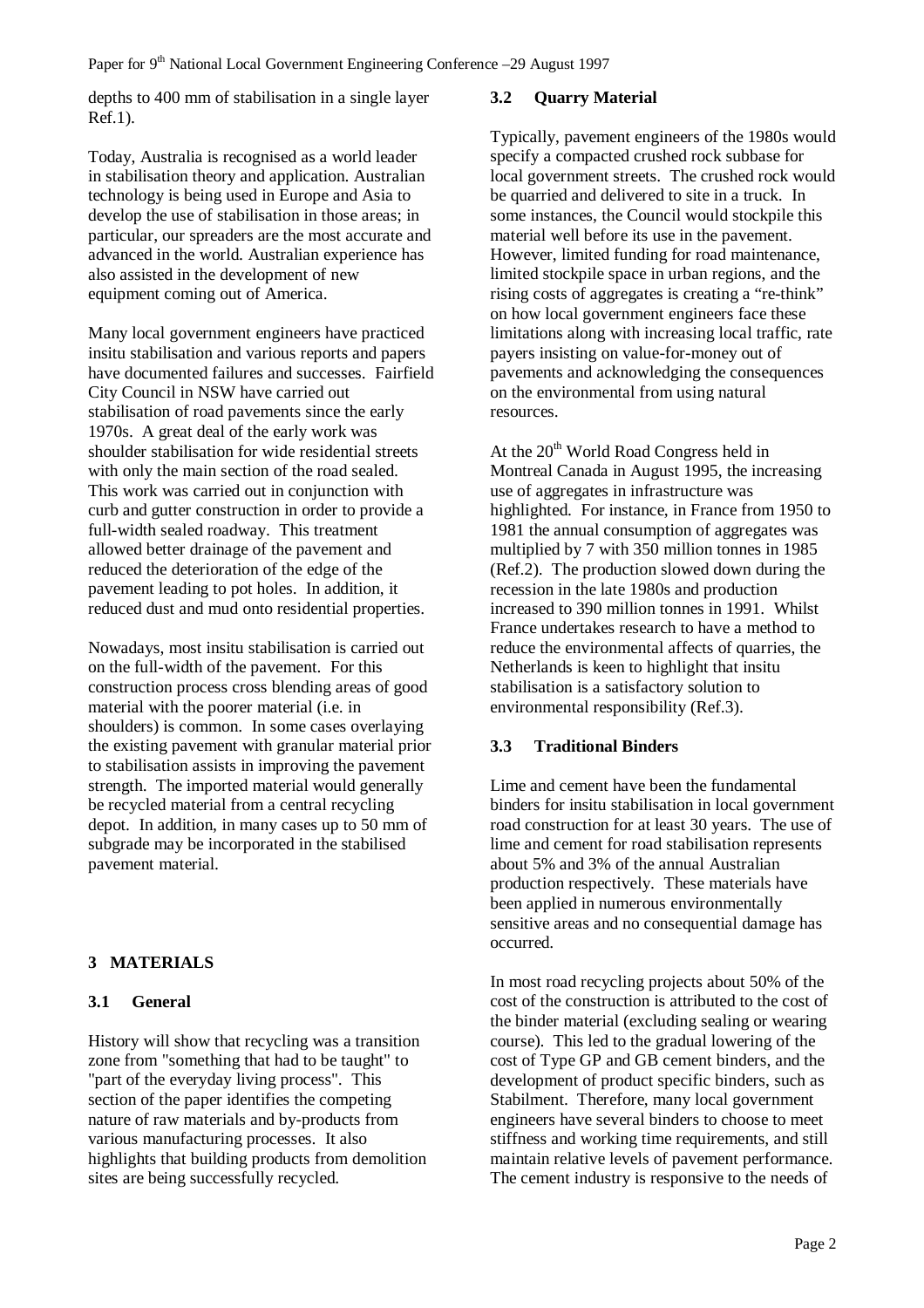the pavement engineers and continue to carry out research in this area on a regular basis.

## **3.4 Use of By-Products**

For some time people had considered fly ash and slag as waste materials. In the 1960s it would be true to say that these materials were dumped in large landfill sites whereas today the material is known as either manufacturing by-products or supplementary cementitious materials. These materials are generally processed and are classified in Australian Standards AS3582.1 and AS3582.2 (Refs.4 & 5).

Fly ash is the fine ash that is produced when black coal is burnt in a pulverised fuel furnace. Bottom ash is also produced during the burning process but generally represents about 10% of burnt ash. About 9 million tonnes of power station ash is produced annually (Ref.6).

Fly ash from brown coal has yet to be used as a binder for a stabilised pavement.

Slag is a by-product of steel manufacturing and some 2.6 million tonnes per annum of blastfurnace and steel slag is produced (Ref.7). Typically, blast-furnace slag is ground and used with other cementitious binders for road stabilisation.

Crushed concrete from building sites has gain acceptance by many Councils in Australia for road-base material. The difficulty in using recycled concrete is the variability of the product. In 1992 VicRoads developed a standard specification for cement treated crushed concrete and have successfully used the specification on the Western Ring Road Project, Melbourne (Ref.8)

Crushed concrete from demolition sites now finds its way into local and state government roads. Engineers and contractors are now satisfied with the consistency and performance of treated crushed concrete.

## **4 WASTE DISPOSAL**

The practice of reclaiming a swamp or filling in a bushland gully with subbase material is considered as environmentally insensitive by many people in the community. This attitude has forced builders and others to use tip sites to dump waste material. In inner urban areas the long haul distances to these diminishing sites has increased cartage costs. In addition, the cost to tip subgrade material and existing asphalt from roads at these sites as waste is steadily increasing (Table 1). Not all tipping sites cater for recycled material and the costs fluctuate around the country.

**Table 1** The average cost of tipping in the Sydney region from 1993 to 1997. The tipping cost is charged according to its classification as a waste material or one that may be reused (Ref.9).

| Year       | Cost for 5 tonne |       |  |
|------------|------------------|-------|--|
|            | truck            |       |  |
|            | Waste            | Recy- |  |
|            |                  | cling |  |
| June, 1993 | \$266            | \$160 |  |
| June, 1995 | \$286            | \$173 |  |
| June, 1996 | \$385            | \$130 |  |
| Current    |                  | \$75  |  |

Waste Services NSW has been under government pressure to remove the "free" 2 tonne limit and increase fees in order for the construction industry to utilise demolition or excavated material for some other purpose. Also, Waste Services have reduced tipping costs when material received at the tip site is identified as reusable, thus encouraging the construction industry to sort demolition materials prior to tipping.

As long as waste material is neutral to the environment, waste is now becoming a "clever" rather than a "dirty" word. In some instances, treated effluent is being used as a dust suppressant on road projects (Ref.10).

The main principles being identified in the use of waste materials is the ability to categorise the content and produce uniformity of the product by minimise variability. This level of intervention is necessary to ensure that performance of the final product can be predicted with some level of reliability.

## **5 COST OF RECYCLING**

## **5.1 General**

The government is keen to find out the price of looking after our environment. Bedder (Ref.11) notes that economists have started to evaluate or put a price on the environment by asking people what they would be prepared to pay for its preservation.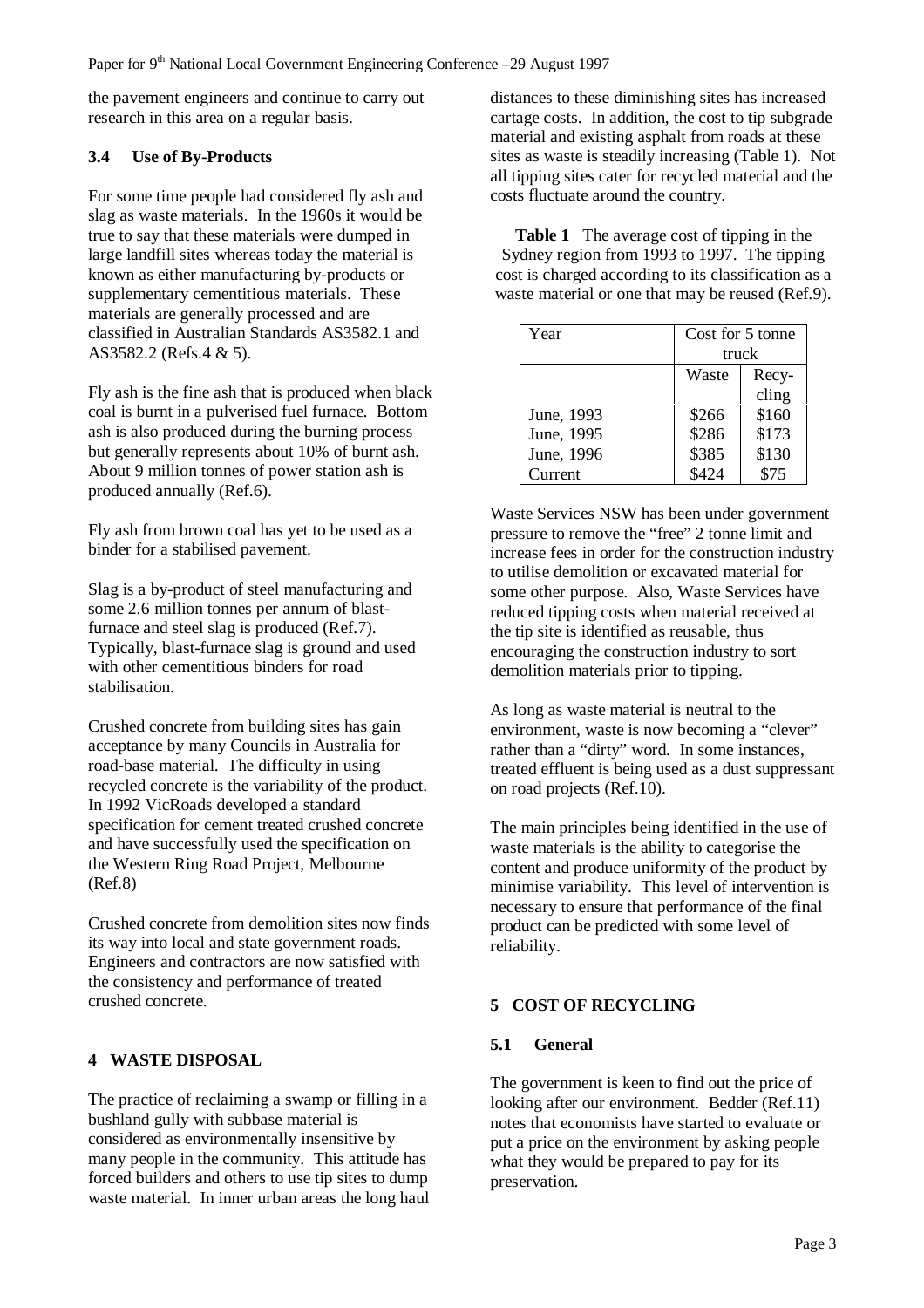The progressive shift to long-term management of Local Government infrastructure assets has provided pavement engineers with a better understanding to allocate resources for the construction and maintenance of municipal roads. Most of the asset management is in terms of physical infrastructure costs and this leads to the following short comings when considering recycling.

The cost of recycling can be assessed by the following methods:

- $\Box$  The cost of bringing and removing materials in terms of fuel, equipment and labour charges, disruption costs to the community, and damage to local roads due to heavier axle loads.
- $\Box$  The reduction of tipping space that could be used for other purposes.
- $\Box$  Determining the difference between tipping costs for materials considered as waste or reusable.
- $\Box$  Conservation of quarry supplies.

These charges occur over time and the evaluation of alternatives should be assessed by using a net present worth model to allow future costs to be fairly weighted against low-initial cost solutions.

## **5.2 Life-cycle costs**

Most engineers consider that life-cycle costing of road pavement options has been developed for major road projects in the 1990s. However, an article in Highways in 1928 (Ref.12) demonstrates that the discussion of cost comparisons for municipal roads was well understood. Major R B Hinder carried out a simple life-cycle cost analysis using the following pavement options (a) cement concrete penetration method, (b) cement concrete pre-mixed method, (d) bituminous penetration macadam, (e) premixed bituminous macadam, and (f) bituminous concrete. In 1928 the cement concrete penetration pavement option had the lowest life-cycle cost.

The basic elements in any life-cycle analysis for the pavement are:

- $\Box$  Initial costs
- Pavement life
- $\Box$  Maintenance costs and when
- $\square$  Salvage value of pavement

Life-cycle analysis can be used at local government level to assess insitu stabilisation versus other pavement types to select a pavement with the lowest net present worth. In appendix A, two pavement options are evaluated using a lifecycle analysis for a project size of  $3,000 \text{ m}^2$ . The "do nothing" option limits the use of resources to improve the pavement performance, and one could conclude that this has the lowest impact on the environment.

Based on the net present worth analysis the insitu stabilisation alternative is the lowest cost option. The 'Do Nothing' option (i.e. essentially patching to ensure road safety) could be more viable over a shorter period, but a worthy consideration is that this option causes more inconvenience (disruption costs) to local residents, as well as having a very poor rideability.

Traditionally the life-cycle analysis has been used on measurable costs applicable to construction activity. Costs, such as fuel usage, less fumes and congestion, disruption to the community and traffic noise, are hard to quantify and are generally ignored due to the lack of reliable data. Research centres in Australia and overseas are now attempting to assess the intangible or environmental costs. In the next decade it is hoped there is sufficient data collected to allow planners and engineers to cost the recycling component in terms of tangible and intangible values.

## **6 PERFORMANCE OF RECYCLED ROADS**

Many research projects have been undertaken over the last ten years at modeling the estimated performance of stabilised pavements using the accelerated loading facility (ALF) from ARRB Transport Research. However, little real work has been done to evaluate the performance of existing roads and where appropriate estimate the remaining life.

Work carried out by Hodgkinson (Ref.13) found that:

"Based on a wide range of experience up to 1975, there is a very high probability of pavements which have been recycled by cement stabilisation surviving for periods well in excess of 15 years without further significant pavement maintenance. This represents a long-term performance better than 75% of typical expectations of new or fully reconstructed flexible pavements."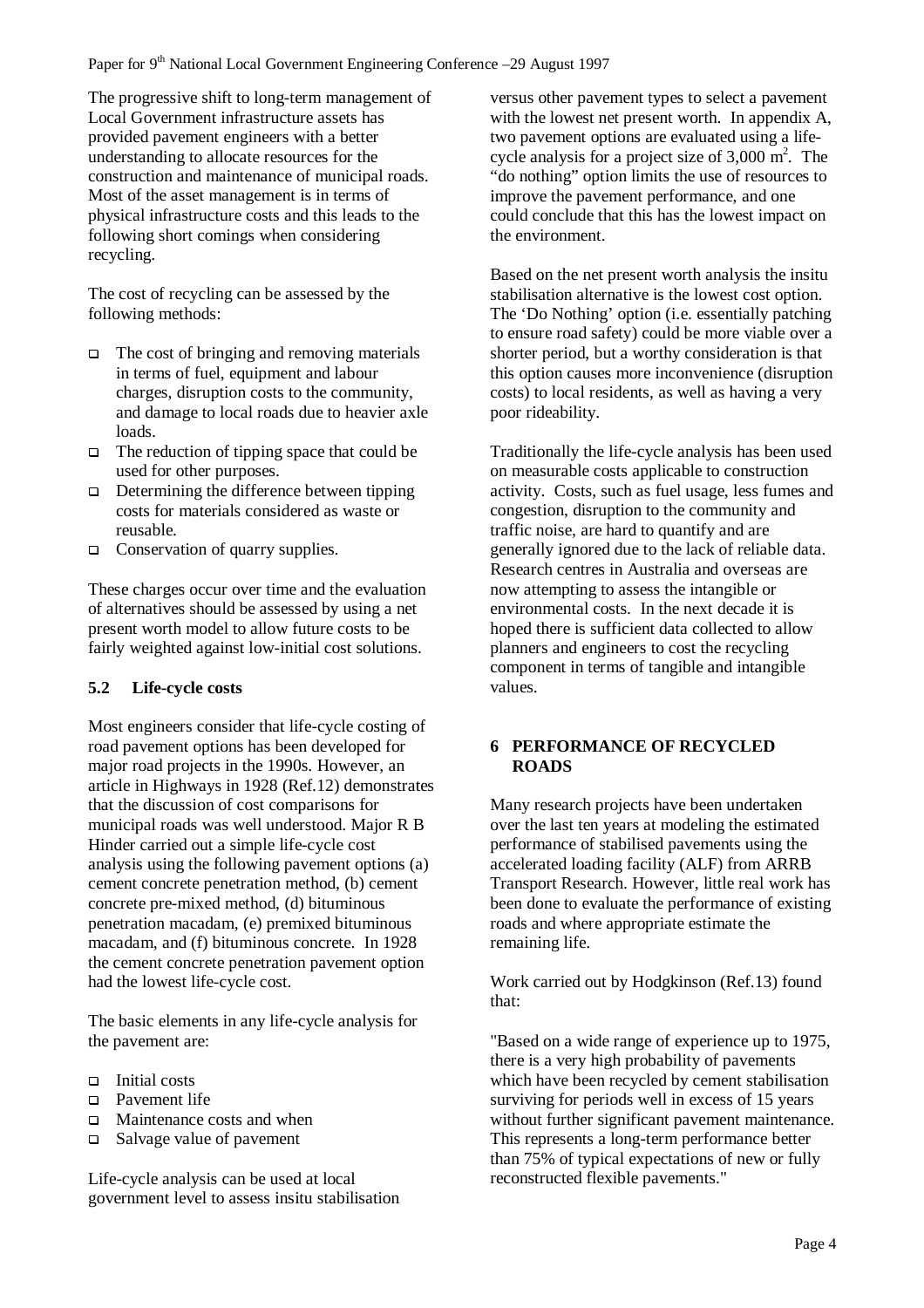Visual evidence of the roads carried in Hodgkinson's research paper appear to be performing satisfactorily five years on.

It is the experience of the authors and other local government engineers, such as Errol Jones (Ref.14), that the insitu stabilisation construction process is meeting the design life of the pavement. Research is currently underway to quantify the performance of some of these pavements to assess ways in identifying the variables that cause poor performance.

## **7 POLICIES**

## **7.1 Cradle-to-the-Grave**

Many European manufacturers have been working for several years at selecting specific components in manufactured goods that meet functional requirements and can be recycled at a later date. Many commentators usually use the expression "cradle-to-the-grave" to compare the process to human life where a product follows a defined path from birth to death. The design process highlights the designers need to bring together a product which can be recycled after it has met its design life.

If one takes this approach to road construction it implies that the selection of materials that compose the final pavement will be used again when the pavement reaches its design life. More importantly, the selection of binder will be one that can be mechanically or chemically altered to allow its residual properties to assist in enhancing the formation of a newer pavement.

For example, many engineers have questioned whether less cement can be used in recycled crushed concrete compared to crushed stone for subbase due to the existing level of cement in the recycled concrete. Research continues on this issue and performance data on existing pavements may identify an answer.

## **7.2 Balance Approach**

The human factor is an important component when developing a road safety policy. Could the analogy be applicable for road recycling?

For instance, the attitudes of drivers, their experience, the state in which they drive and the type of trip are factors which must be taken into

account for overall road safety. Policy makers can attempt to modify behaviors of road users by developing regulations and policies or programs aimed at proving safety or preventing road accidents.

In essence, policy makers can approach road safety by "convincing" or "constraining" the road user. Convincing means to increase education and promote road safety by relying on the cooperation and good intentions of road users. Constraining involves compulsion and can be achieved by means of laws, standards and policing (Ref.15).

The NSW Government took on a "constraining" role in 1995 with the introduction of the Waste Minimisation and Management Act 1995. This Act was produced to send a clear message that substantial change in how waste is perceived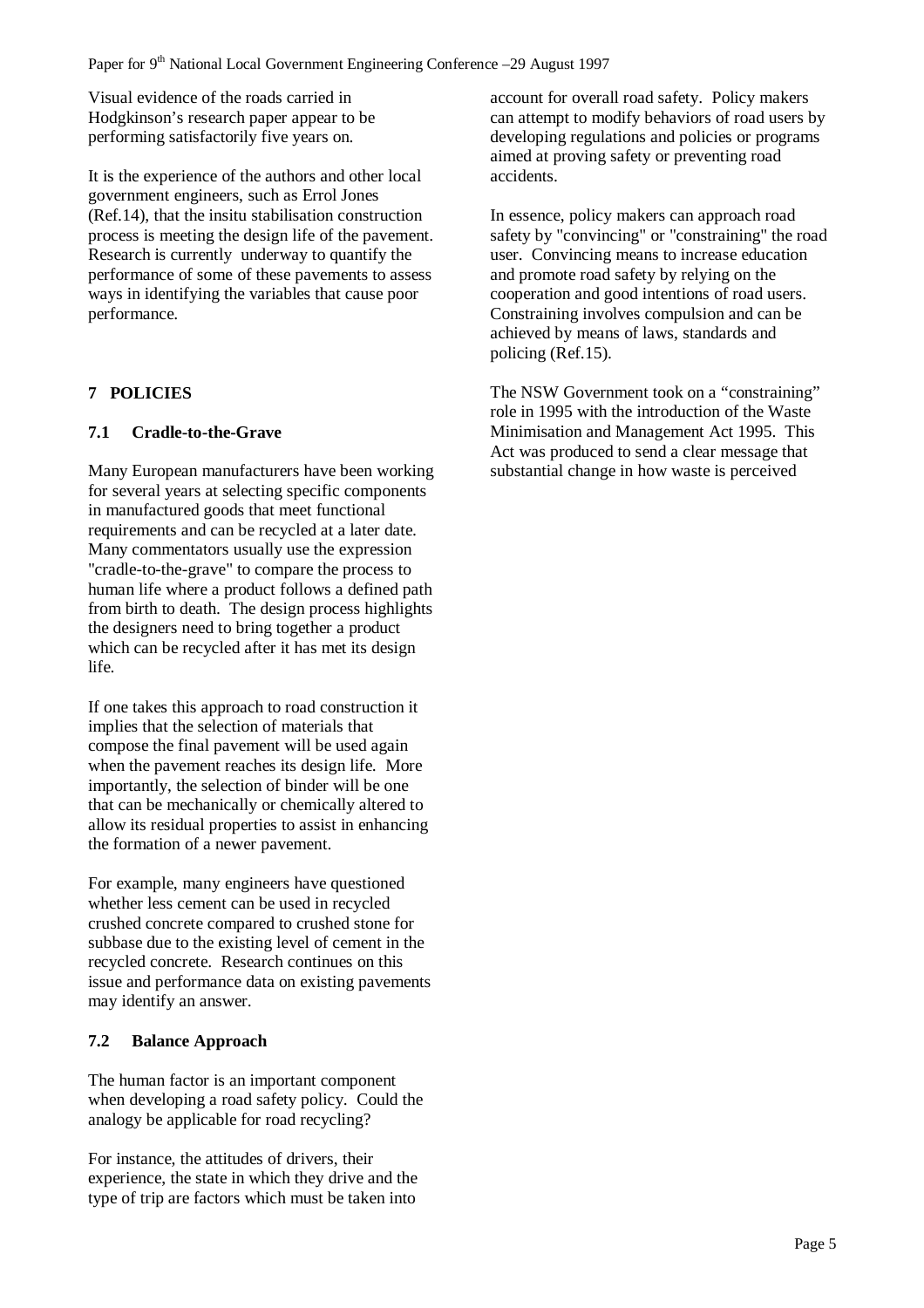|             | 1990 |                     | 1995 |                     | 2000 |
|-------------|------|---------------------|------|---------------------|------|
|             | (mt) | $(t/\text{person})$ | (mt) | $(t/\text{person})$ | (mt) |
| Council/    | 1.53 | 0.46                | 1.38 | 0.40                | 1.71 |
| Community   |      |                     |      |                     |      |
| Commercial/ | 1.28 | 0.38                | 1.12 | 0.33                | 1.43 |
| Industrial  |      |                     |      |                     |      |
| Building/   | 0.61 | 0.18                | 0.46 | 0.13                | 0.68 |
| Demolition  |      |                     |      |                     |      |
| Total       | 3.42 | 1.02                | 2.96 | 0.86                | 3.82 |

**Table 2** Waste quantities sent for disposal in NSW for 1990, 1995 and proposed for 2000 (Ref.16).

 and managed. The Act sets out to achieve by the end of 2000 a 60% reduction in waste disposal in NSW with 1990 as the reference year. Table 2 shows the past and future target for waste reduction in NSW.

Road recycling is currently taking on a transition phase from "constraining" to "convincing" as local government engineers become more confident of the outcomes of their research efforts and experiences. Unfortunately, much of this work is not being adequately documented to avoid younger engineers from reinventing the wheel.

Documented solutions must be produced which attempts to demonstrate when an optimal balance can be achieved with due consideration to:

- $\Box$  Economic needs to the regional community
- $\Box$  The personal safety of road users
- □ Technical requirements
- Environmental demands
- □ Demands of sustainable development

Creating policies that enforces one to consider using a waste product is also dangerous as one may transfer one waste to another site with no benefit to the community. Roads are essential to the community for communication and movement of goods, and whilst some issues on noise and air pollution are very sensitive, the wider implications for a "do nothing" case is that road congestion and frustration is unhealthy for road users. Policy initiatives should always be a compromise between what the community needs and can afford.

## **7.3 Closed-Cycle Economy**

A closed-cycle economy (Ref.17) is one where virtually all materials are recycled. The use of insitu stabilisation with the addition of a manufactured binder or in combination with a byproduct is aimed at closing the cycle. The binder content is generally in the order of 3 to 5% by weight of the soil and this represents a small input to the cycle.

Research in the last 5 years has been based on finding the optimum binder type (i.e. manufactured material) and to reduce the binder input whilst maximising the pavement performance. It may be argued that importing even low-levels of materials is unsatisfactory to meet the closed-cycle, it nevertheless forms a step in the right direction. Alternatively, a Council policy towards closed-cycle solutions, such as to add any binder type from any waste source, may be potentially dangerous and may leave the community with only a cosmetic solution. The binder and process must be verifiable from common engineering research principles.

## **8 CONCLUSIONS**

Road recycling by insitu stabilisation is now a mature industry in Australia. This construction process was initiated at local government level by innovated engineers and contractors with an aim of providing value-for-money solutions to overcome increasing road maintenance expenditures. In the 1960s waste and recycling were not very common local government terms, whereas rates, roads and rubbish collection were frequently used. Yet the beginnings of road recycling were taking shape in terms of reducing the use of quarry materials, utilising the existing material and reducing tipping volume.

Research efforts to tackle both the use of pavement materials and their performance, and the wider implications to the community continue on very limited budgets. A small annual contribution from all local government road maintenance budgets would assist in continued research and usable outcomes to benefit the community.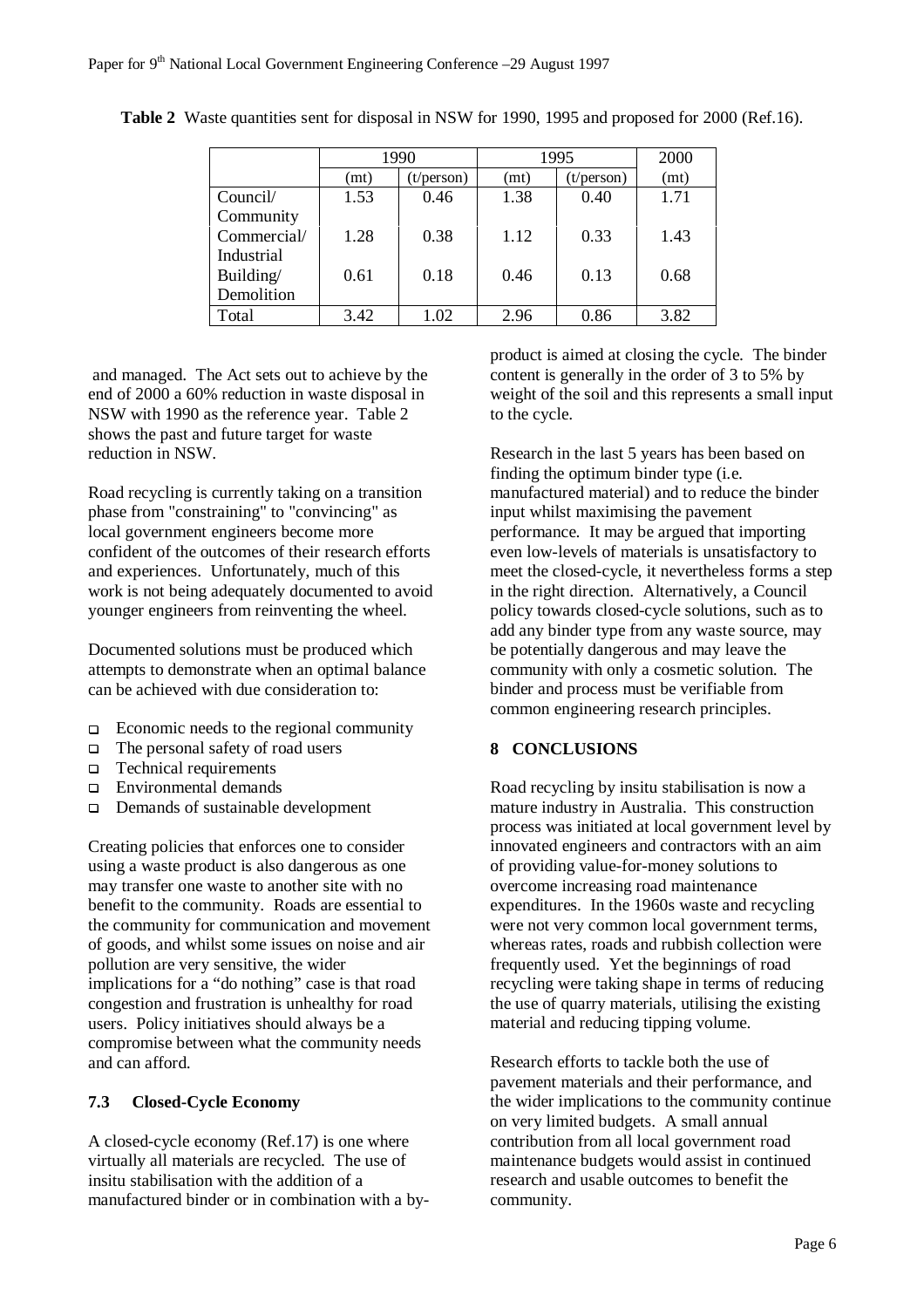What are the best policies? This paper has explored the difficulties in introducing and assessing recycling components into road construction. Whilst most governments have introduced legislation to enforce the reduction of waste and recycle materials, the life-cycle cost models are incomplete without data on the environmental costs.

Engineers should give every consideration to the incorporation of reused material for road construction. Preferably by treating in place and where additional material is required, to consider the use of recycled material from another site (i.e. concrete).

As engineers we are too often criticised for damaging the environment and yet engineers have been road recycling by insitu stabilisation for some twenty to thirty years. The process is sound and economical similar to other traditional methods of road reconstruction, and maybe engineers have not sufficiently sold the concept to the wider community.

### **9 REFEENCES**

- 1 Wilmot, T *Fifty Years of Stabilisation* Road Note 50 March 1996, page 9.
- 2 Guizol, C *Sustainable Development and the Production of Aggregates* Report on the Proceedings of the Congress, XXth World Road Congress, Montreal, September 1995, page 289.
- 3 Frenay, J *Sustainable Development and the Production of Aggregates* Report on the Proceedings of the Congress, XXth World Road Congress, Montreal, September 1995, page 295.
- 4 Australian Standard *Supplementary cementitious materials for use with portland cement – Part 1 Fly ash* AS3582.1-1991.
- 5 Australian Standard *Supplementary cementitious materials for use with portland cement – Part 2 Slag-Ground granulated iron blast-furnace* AS3582.2-1991.
- 6 Francis, D *The Use of Slags, Fly ash & Bottom Ash in the Newcastle Area* Workshop on Pavement Recycling 95 Austroads & RTA Newcastle, October 1995.
- 7 Heaton, B *Developments in the Use of Slags from Iron & Steel Plants in Road Pavements* Workshop on Pavement Recycling 95 Austroads & RTA Newcastle, October 1995.
- 8 Paul, R *Use of Recycled Crushed Concrete for Road pavement Subbase* Summary Papers,

Workshop on Pavement Recycling 95, Austroads & RTA, Newcastle, NSW October 1995.

- 9 Private correspondence Waste Services NSW 10 March 1997.
- 10 Private correspondence RTA Newcastle Branch 13 October 1995.
- 11 Beder, S *What price the environment?* Engineering World, December/January 1997.
- 12 *Relative Economics of Concrete and Bituminous* Pavements Highways, 14 December 1928.
- 13 Hodgkinson, JR *Long-Term Performance Of Local Government Road Pavements Recycled By Cement Stabilisation* 6th National Local Government Engineering Conference, Hobart, August1991, Page 90.
- 14 Jones, E *Insitu Stabilisation in Local Government* Road Note 50 March 1996, page 12.
- 15 Leonard, J *Act or react?* Report on the Proceedings of the Congress, XXth World Road Congress, Montreal, September 1995, page 55.
- 16 Cook, J *Achieving Waste to Landfill Reduction Goals at Minimum Cost* Proceedings 12<sup>th</sup> National Conference on Waste Management, Brisbane March 1997.
- 17 *Road Recycling and Ecologically Sustainable Development* AustStab News Vol.2.1 March 1996, page 2.

### **Appendix A – Life Cycle Analysis Example**

A sealed residential street with an area  $3,000 \text{ m}^2$  in an urban environment has a deteriorating pavement which has become quite plastic and so easily develops potholes. Council has developed two options giving the pavement an additional 20 year life:

Option 1 "Do Nothing" but continuously maintain the pavement for 20 years.

Option 2 Insitu stabilise the 200mm of existing pavement material with 2% of cementitious material and reseal.

A life-cycle analysis of these options using the Net Present Worth model with a discount rate of 5% is listed below:

### OPTION 1

*Construction Cost* Major patching to 200mm with granular material and a thin asphalt surface @ \$60.00/m 2

Place 3% of the pavement and seal \$60 x 0.03 x \$2.50  $=$  \$4.50/m 2

*Maintenance* Major patch 3% of the pavement at years 3, 6, 9, 12, 15, 18 (i.e.  $60 \times 0.03 \times (0.864 + 0.746 +$  $0.645 + 0.557 + 0.481 + 0.416$  = \$6.68/m 2)